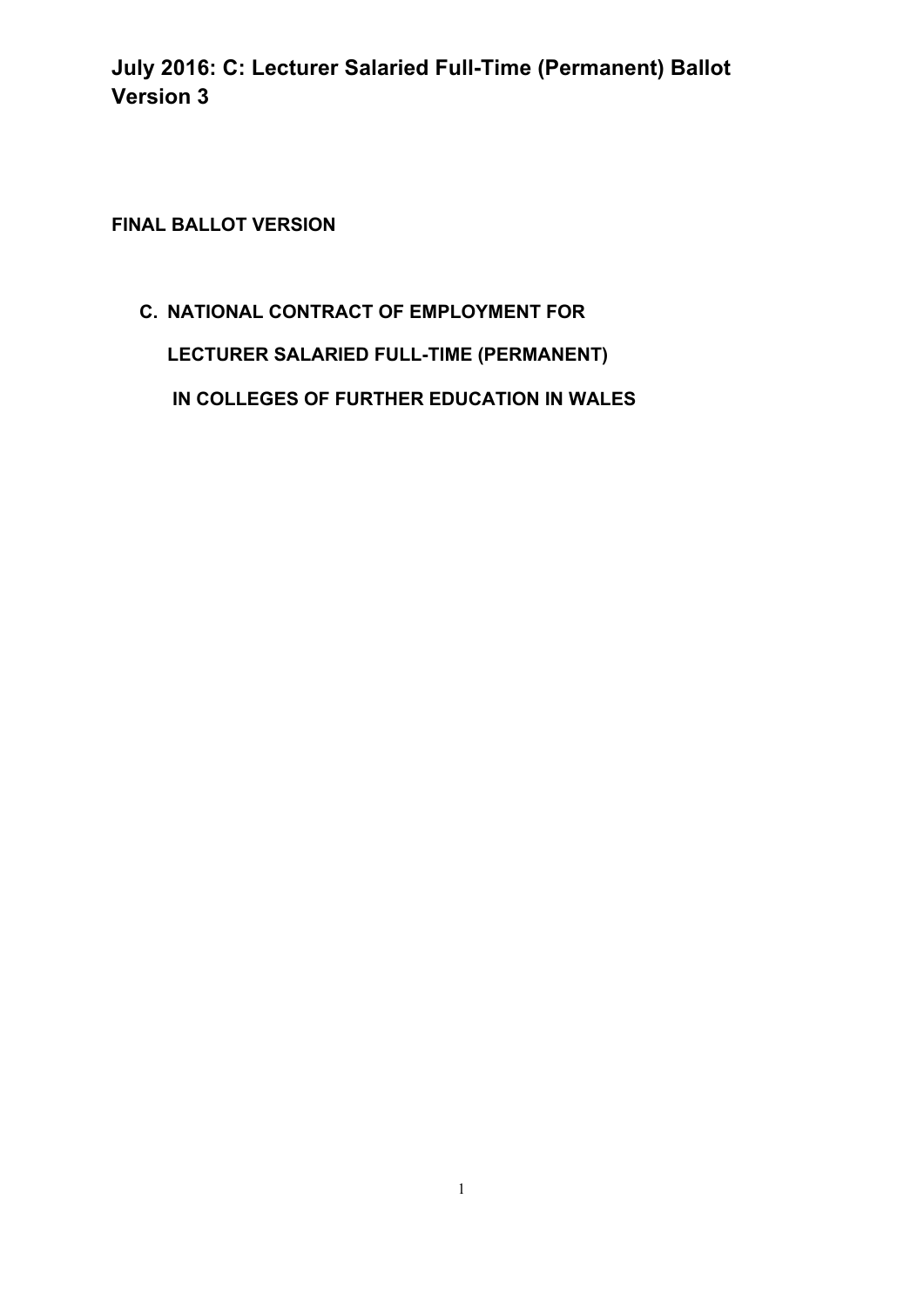**THE EMPLOYER:** [Name and address of Corporation<sup>1</sup>] ("the Corporation")

**THE EMPLOYEE: [**Name and address of Employee**]**

**DATE OF ISSUE**: ………………………………………

#### **1. Date of Commencement**

- 1.1 Your permanent employment commenced/shall commence on [•].
- 1.2 Your period of continuous employment [will begin/began] on [ $\cdot$ ].
- 1.3 If you are made redundant your period of service with certain other employers will be aggregated with your service with the Corporationfor the purpose of determining your redundancy payment. This is in accordance with the Redundancy Payments (Continuity of Employment in Local Government, Etc) (Modification) Order 1999 as amended from time to time.
- 1.4 Your appointment is made in accordance with the Corporation's recruitment and selection procedures and may be subject to the receipt of a satisfactory enhanced DBS disclosure and two satisfactory professional references.

#### **2. Duration**

The Employment shall continue until terminated in accordance with the provisions contained herein.

#### **3. Probationary Period**

<u> 1989 - Jan Samuel Barbara, margaret e</u>

The first 9 months of your employment will be a probationary period, during which your suitability for the position to which you have been appointed will be assessed. The Corporation reserves the right to extend your probationary period if, in its opinion, circumstances so require. During your probationary period, or at the end of it, your employment may be terminated either by you or by the Corporation on giving one month's written notice. You will be deemed to have passed your probationary period unless you are notified otherwise in writing.

 $<sup>1</sup>$  Not all colleges have Corporations. In this document the term 'Corporation' includes governing</sup> bodies or other supervisory boards.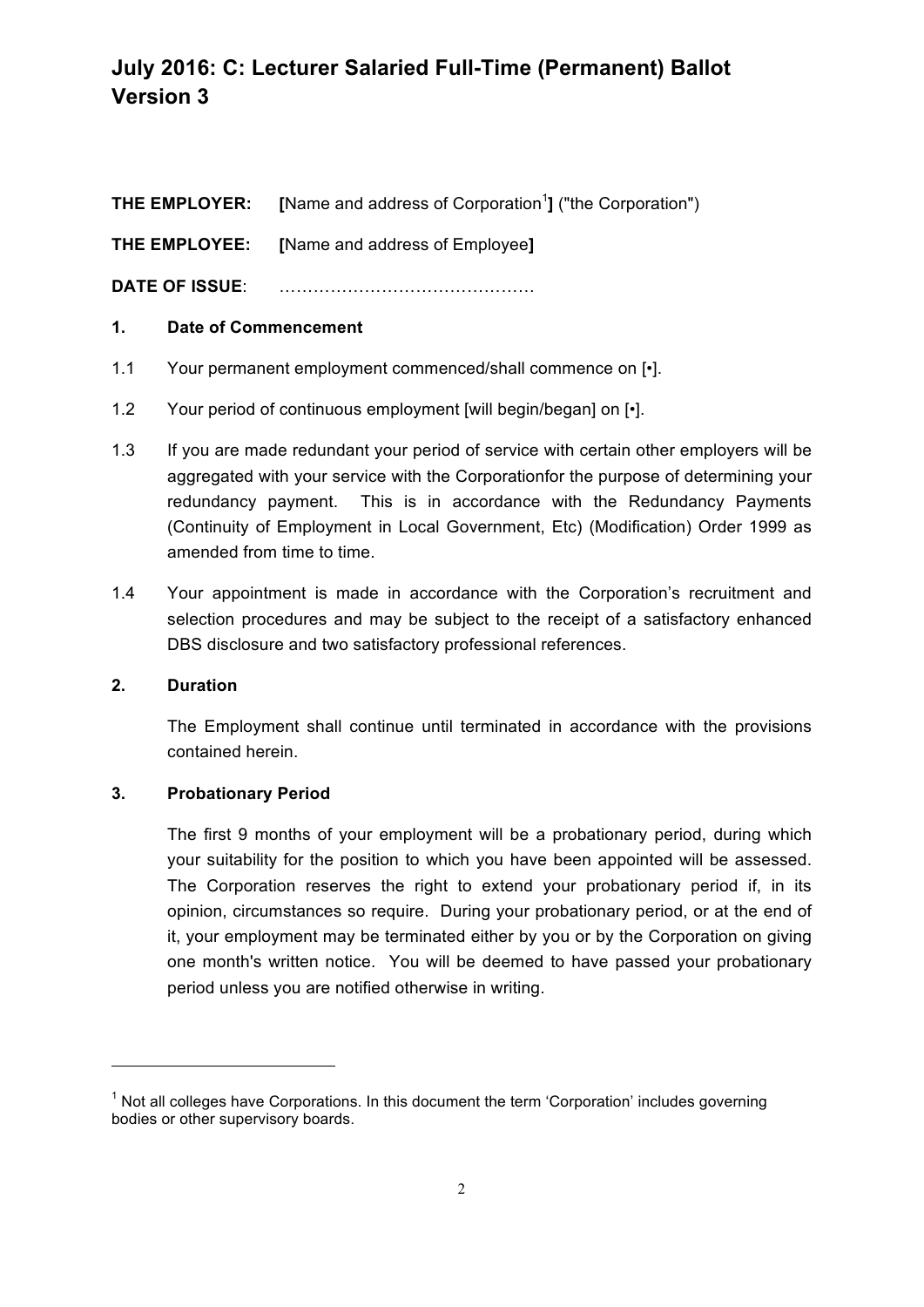#### **4. Duties**

- 4.1 You will be employed as [job title] and your duties are those as specified within your Job Description together with any lawful and reasonable instruction given to you.
- 4.2 You may be required in pursuance of your duties to perform services not only for the Corporation but also for any Subsidiary which the Corporation has or may acquire in the future.
- 4.3 You are expected to work flexibly and efficiently, to maintain the highest professional standards and to promote and implement the policies of the Corporation consistent with the role.
- 4.4 You will be expected to comply with any policies and procedures commensurate with your role which the Corporation may from time to time issue to ensure the efficient operation of its business and the welfare and interests of its students and employees.

#### **5. Remuneration**

#### 5.1 Starting Salary

Your salary will be [£•] per annum, in accordance with the national pay scale pertinent to your role with your appointment on (grade). Your salary is payable monthly in arrears by direct credit transfer.

#### 5.2 Salary progression

Your salary progression will be determined in accordance with the salary scales set out in the national pay scales pertinent to your role.

#### 5.3 Additional payments

You acknowledge that you will not receive further remuneration in respect of such additional hours if you do not exceed your agreed contracted annual teaching hours.

#### **6. Place of Work**

- 6.1 Your primary place of work will be the Corporation's premises at [INSERT •]. [Your duties will also require you to work at [INSERT list the locations].
- 6.2 In the event that there is an organisational need to change your primary place of work on an indefinite basis, this will be subject to consultation and agreement with you.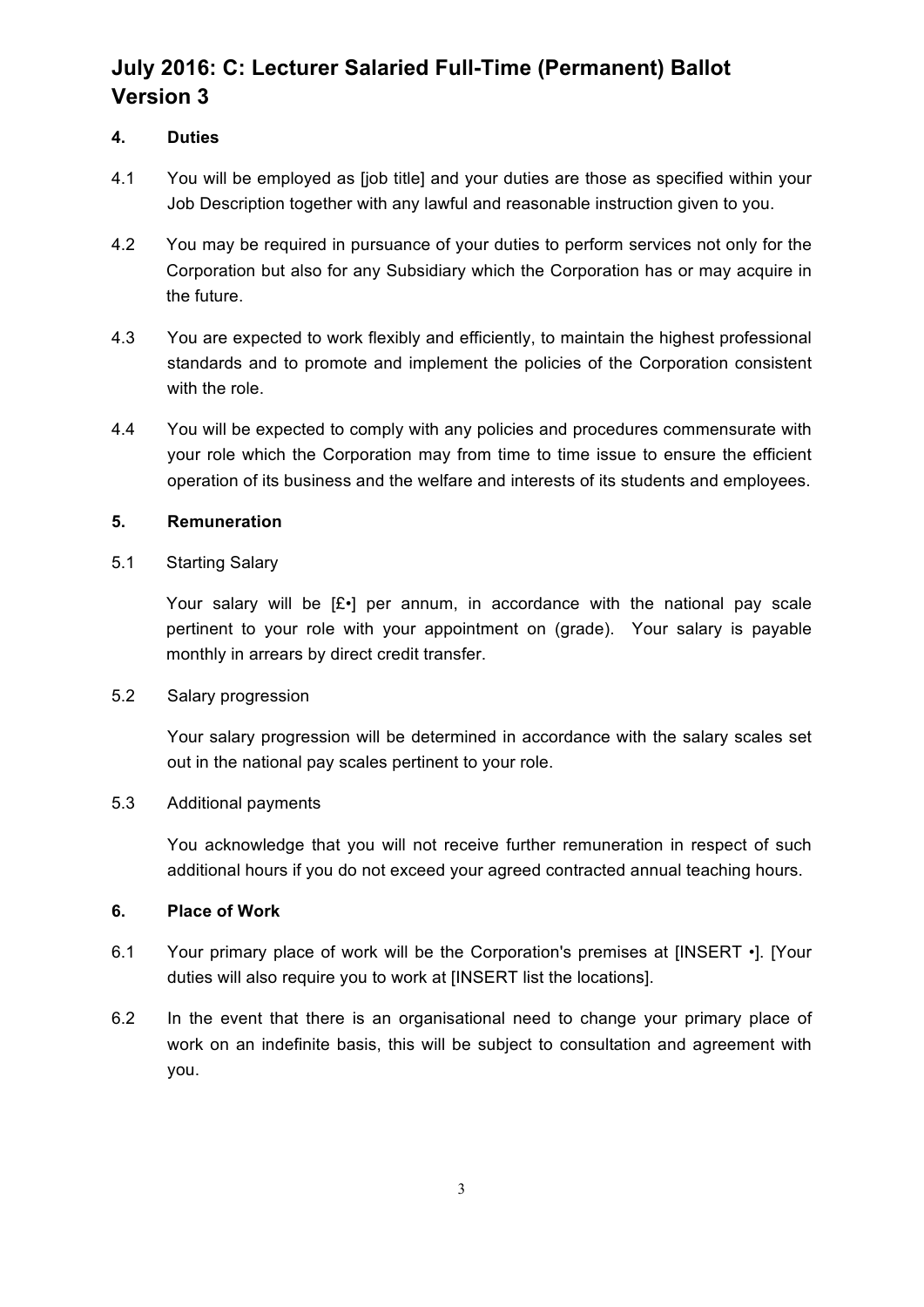### **7. Mobility**

- 7.1 There may also be a business need to travel and work on a temporary basis at any premises which the Corporation currently has or may subsequently acquire or at any premises at which it may from time to time provide services. This would be subject to discussion and agreement giving due regard to the following considerations:
	- The location and arrangements for travel and subsistence;
	- The length of the working day with increased travel time;
	- The hours of work;
	- The timescale and duration of the proposed arrangements;
	- The employee's personal and family circumstances.
- 7.2 From time to time you may be required to travel and work on a temporary basis at locations outside the UK and for a period of no more than 4 weeks subject to the arrangements set out in Clause 7.1.

#### **8. Appraisal and Continuing Professional Development**

- 8.1 You are required to participate in the staff appraisal scheme including performance management and review (PMAR), approved by the Corporation;
- 8.2 You are required, subject to the National Agreement on Lecturer's Workload Allocation for Further Education Colleges in Wales, to take part in continuing professional development.
- 8.3 Full details of the Corporation's policy in relation to Continuing Professional Development can be found at [INSERT link].

#### **9. Requirement for Teaching Qualification**

- 9.1 Lecturers employed in a further education institution after  $1<sup>st</sup>$  July 2002 are required to obtain within the relevant time scales, teaching qualifications prescribed by the Further Education Teachers Qualifications (Wales) Regulations 2002 as amended from time to time.
- 9.2 The Corporation will review with you, either prior to commencement of employment or shortly thereafter, the qualifications required for the post that you are to fill and will provide such assistance as it deems reasonable to enable you, if required, to secure requisite qualifications. In the event that you fail to secure the requisite qualifications within the period specified in the Regulations, the Corporation may have no alternative but to terminate your employment and to this end the Corporation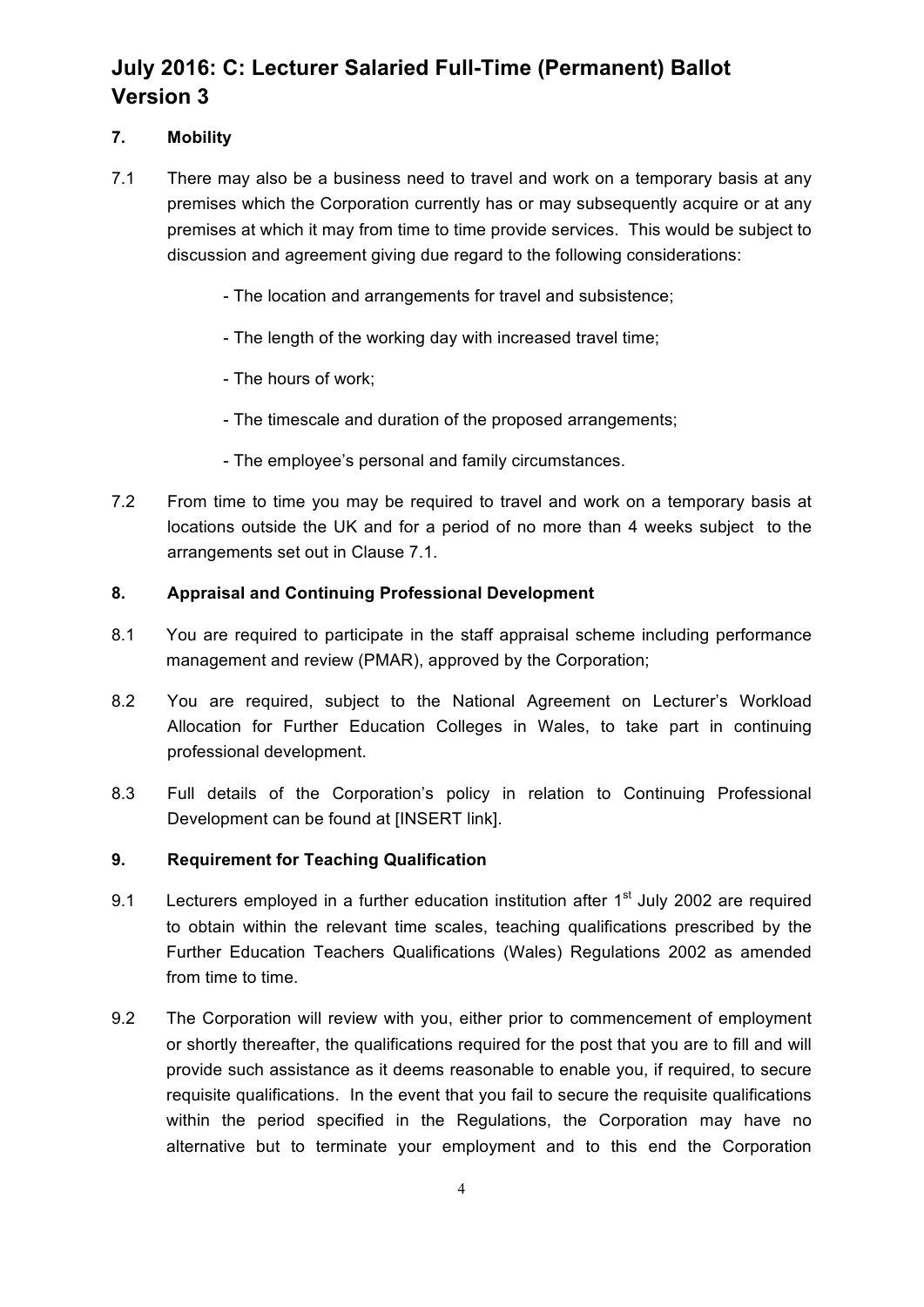reserves the right notwithstanding any other provisions of this contract, to terminate your employment by giving notice in accordance with Clause 35.1

#### **10. Working Hours**

- 10.1 You will be expected to work such hours as are reasonably necessary for the proper performance of your duties and responsibilities, with a normal working week of 37 hours. The normal working week is Monday to Friday and in some cases Saturday, by agreement.
- 10.2 Your schedule of teaching may include up to two evenings per week and no more than five days per week. Further details are contained in the National Agreement on Lecturer's Workload Allocation for Further Education Colleges in Wales.
- 10.3 You may sometimes be requested to work on a Bank or Public Holiday, in which case you will be given time off in lieu, should you agree to this, or payment in accordance with the Corporation's policy.
- 10.4 You will be entitled to work up to 5 hours per teaching week away from the Corporation's premises. The timing of these hours will be subject to agreement by your line manager.
- 10.5 If you teach beyond 6.00 pm, you will be allowed time off in lieu during the day time within the same week, although this time off in lieu may be taken at some other time by agreement between you and your line manager.

#### **11. Holidays**

- 11.1 You are entitled to 46 days paid annual leave in each holiday year (being the period from 1st September to 31st August), and 8 Bank and Public Holidays normally observed in Wales. Your annual leave will accrue on the basis of  $1/12<sup>th</sup>$  of your annual entitlement for each month of completed service.
- 11.2 The Corporation reserves the right to schedule a number of closure days in the Annual Calendar, in the interest of efficiency. Where the total number of such days do not exceed 5 per annum, you will not be required to use your annual leave entitlement. Where the Corporation schedules more than 5 such days per annum, days in excess of 5 must be taken as part of your annual leave.
- 11.3 The timing of all holidays is subject to the agreement of your line manager. You are required to submit an outline schedule of any significant holidays, where possible before 31st October in any holiday year.
- 11.4 If, on the termination of your employment, you have exceeded your accrued holiday entitlement including Bank and Public holidays up to the date of termination, the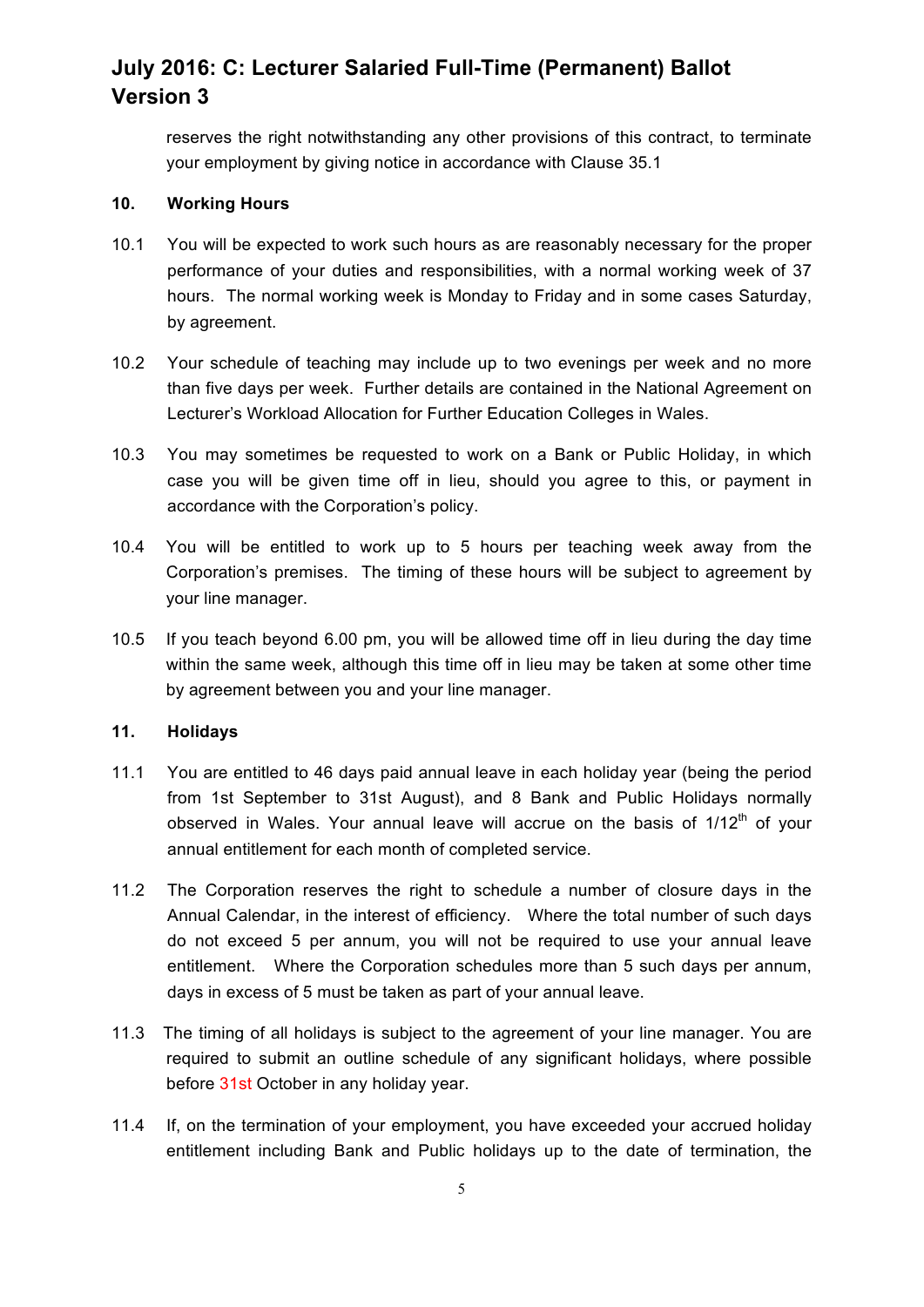Corporation will be entitled to deduct the excess from your final salary payment calculated at a rate of  $1/260<sup>th</sup>$  of your salary for each of the excess days. If you have any unused holiday entitlement, the Corporation will require you to take it during your notice period unless it agrees to pay you the appropriate sum in lieu.

- 11.5 If the Corporation terminates your employment, by reason of gross misconduct in accordance with Clause 35.3, any payment due for outstanding annual leave shall be limited to your statutory entitlement under the Working Time Regulations 1998. Any paid holidays (including Bank and Public holidays) taken shall be deemed first to have been taken in satisfaction of that statutory entitlement.
- 11.6 If either party has served notice to terminate the appointment, the Corporation may require you to take any outstanding holiday entitlement during the notice period. Any outstanding holiday entitlement shall be deemed to be taken during any period of garden leave under Clause 35.4.
- 11.7 Holiday entitlement for one holiday year cannot be taken in subsequent holiday years unless otherwise agreed by the Principal. In some exceptional cases up to 5 days may be rolled forward, but only with the agreement of the Principal. Failure to take holiday entitlement in the appropriate holiday year will lead to forfeiture of any accrued holiday without any right to payment in lieu thereof.
- 11.8 If you are not able to take holiday entitlement due to sickness, accrual of holiday entitlement will be restricted to 28 days pursuant to the statutory requirements of the Working Time Regulations 1998 which will be paid in lieu (on termination of employment only) or carried over by agreement with Corporation's Human Resources on receipt of confirmation from your G.P.

#### **12. Expenses**

Expenses which you incur in the proper performance of your duties will be reimbursed by the Corporation providing that they have been approved in advance by your line manager and are matched by signed and approved receipts in accordance with the Corporation's Financial Regulations which can be obtained from **IINSERT LOCATIONI.** 

#### **13. Pension**

You will automatically become a member of the Teachers' Pension Scheme (TPS) subject to its terms and conditions from time to time in force. You may elect to opt out of the scheme at any time. Further details may be obtained from the TPS. The TPS is contracted out of the State Earnings Related Pension Scheme. It follows that as a member of the TPS a contracting out certificate under the Social Security Pensions Act 1975 will be in force in respect of your employment. If you opt out of the TPS, the Corporation is still obliged to comply with the employer duties under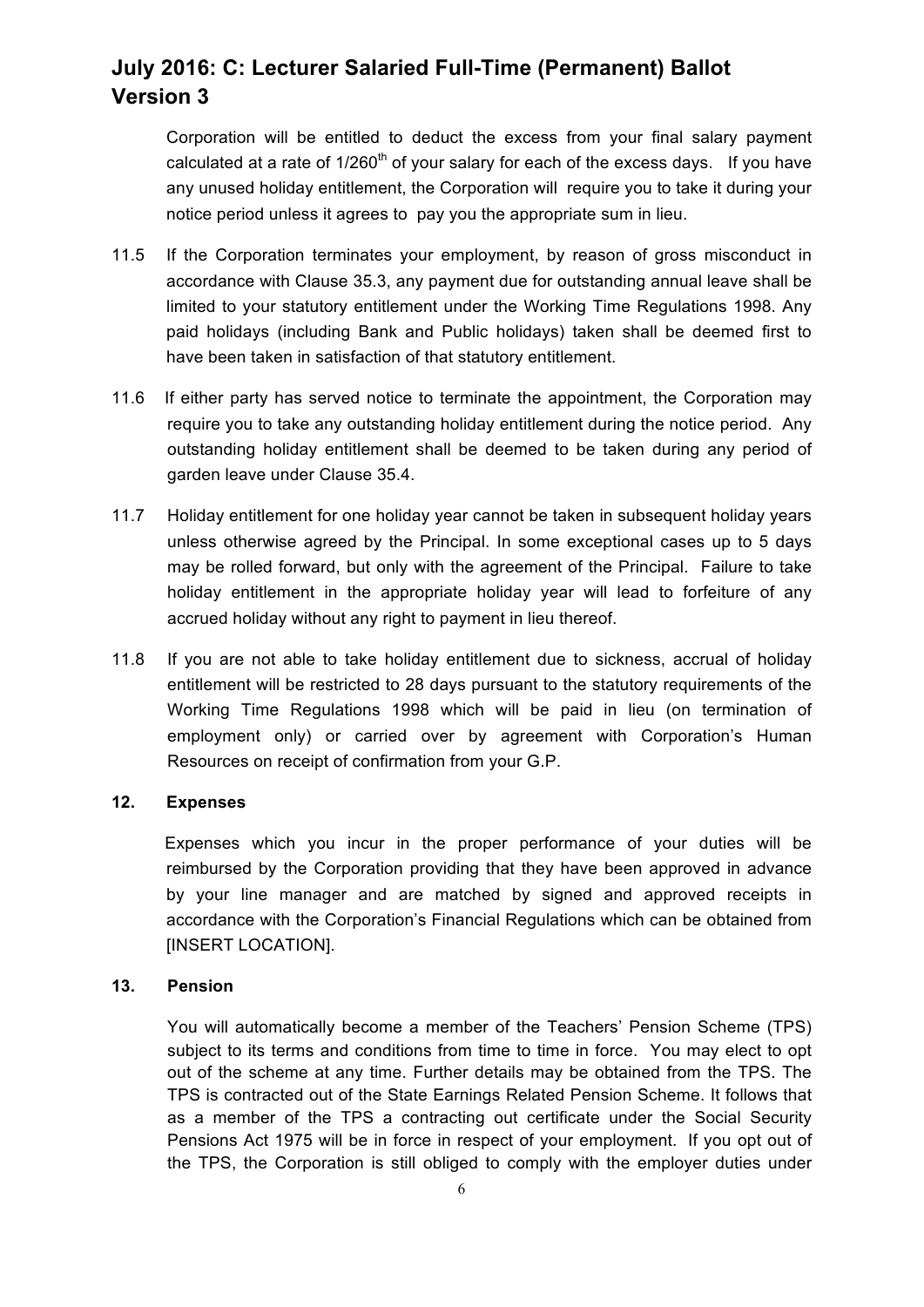Part 1 of the Pensions Act 2008 and it will automatically enrol or re-enrol you into a Pension scheme as and when required by law.

#### **14. Deductions**

For the purposes of the Employment Rights Act 1996, you hereby authorise the Corporation to deduct from your salary or any other payments due to you any agreed sums due from you to the Corporation, including any overpayments, loans or advances made to you by the Corporation. You will be provided with a deduction schedule accordingly.

#### **15. Sickness**

- 15.1 If you are absent from work due to sickness or injury, you may be eligible to receive sick pay in accordance with the Corporation's Sickness Policy. Further details in respect of sickness may be obtained from [INSERT LOCATION]
- 15.2 The payment of sick pay is subject to your compliance with the Corporation's rules for the notification and verification of sickness absence, which are set out in the Sickness Policy.
- 15.3 The Corporation has the right to require you to attend a medical examination by a doctor or occupational health specialist nominated by the Corporation, in particular but not limited to circumstances where you are absent on long term sickness. The Corporation reserves the right to cease to make payments of sick pay in the event that you repeatedly fail to attend at such an appointment having been requested to do so, without reasonable justification.
- 15.4 If you receive compensation following an injury or accident which occurred outside work for loss of earnings, you will be required to repay to the Corporation compensation paid for such loss of earnings, up to the value of sick pay received less your statutory entitlement.

#### **16. Maternity Leave**

If you become pregnant, you will be eligible to take maternity leave and may qualify for employer and/or statutory maternity pay. Full details of the Corporation's Maternity Policy and the procedures with which you must comply in order to exercise your rights under it are available from [INSERT LOCATION].

#### **17. Paternity Leave**

Where your Spouse/Partner becomes pregnant, you will be eligible to take paternity leave and receive paternity pay. Full details of the Corporation's Paternity Leave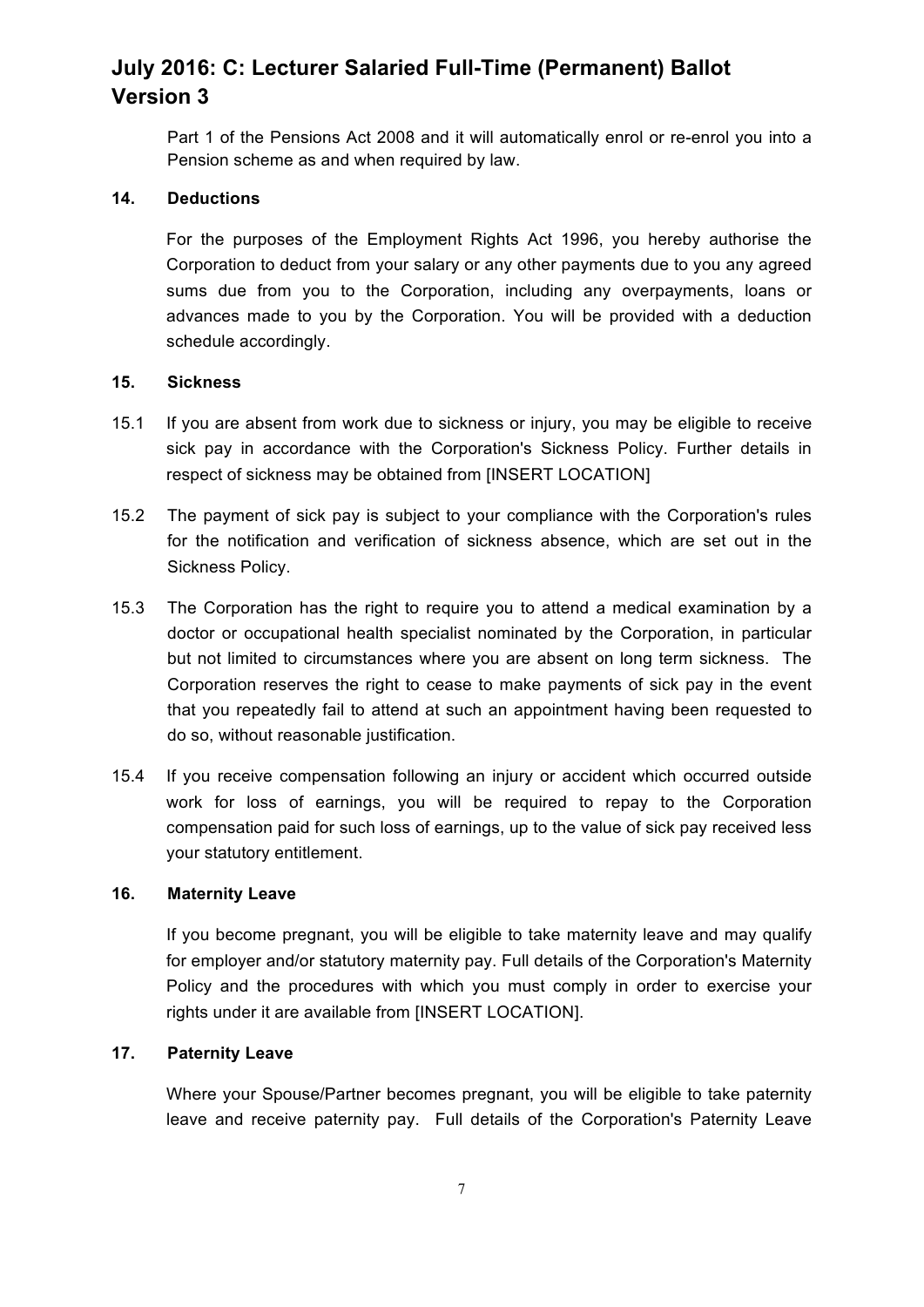Policy and the procedures with which you must comply in order to exercise your rights under it are available from [INSERT LOCATION].

#### **18. Parental Leave**

You will be entitled to take parental leave in accordance with the Maternity and Parental Leave Regulations 1999, as amended, or alternatively in accordance with any policy or procedure on this subject which has been adopted by the Corporation. Further details in respect of parental leave may be obtained from [INSERT LOCATION].

#### **19. Adoption Leave**

If you adopt a child, you may be eligible to take adoption leave and receive adoption pay. Full details of the Corporation's Adoption Policy and the procedures with which you must comply in order to exercise your rights under it are available [INSERT LOCATION].

#### **20. Health and Safety**

The Corporation recognises and accepts its responsibilities as an employer to ensure, so far as is practicable, the health, safety and welfare of all its employees. A copy of the Health and Safety Policy, subject to amendment from time to time, can be obtained from [INSERT LOCATION]. You are responsible for familiarising yourself with the policy and adhering to the health and safety rules in the workplace.

#### **21. Exclusivity of Service**

- 21.1 You are required to devote your time, full attention and abilities to your duties during your contracted working hours and to act in the best interests of the Corporation at all times.
- 21.2 Written permission by the Principal or nominee must be given before entering into any agreement to undertake any paid activity or employment on behalf of another organisation or person. This includes any such paid activity or employment that commenced before your employment under this contract.
- 21.3 Where paid leave of absence is granted to undertake activity for another organisation, any payment (expenses exempt) received in respect of that activity must be transferred to the Corporation.

#### **22. Confidentiality**

22.1 You shall not either during your employment (except in the proper performance of your duties), nor at any time after its termination, use for your own purposes (or for any purposes other than those of the Corporation) or divulge to any person,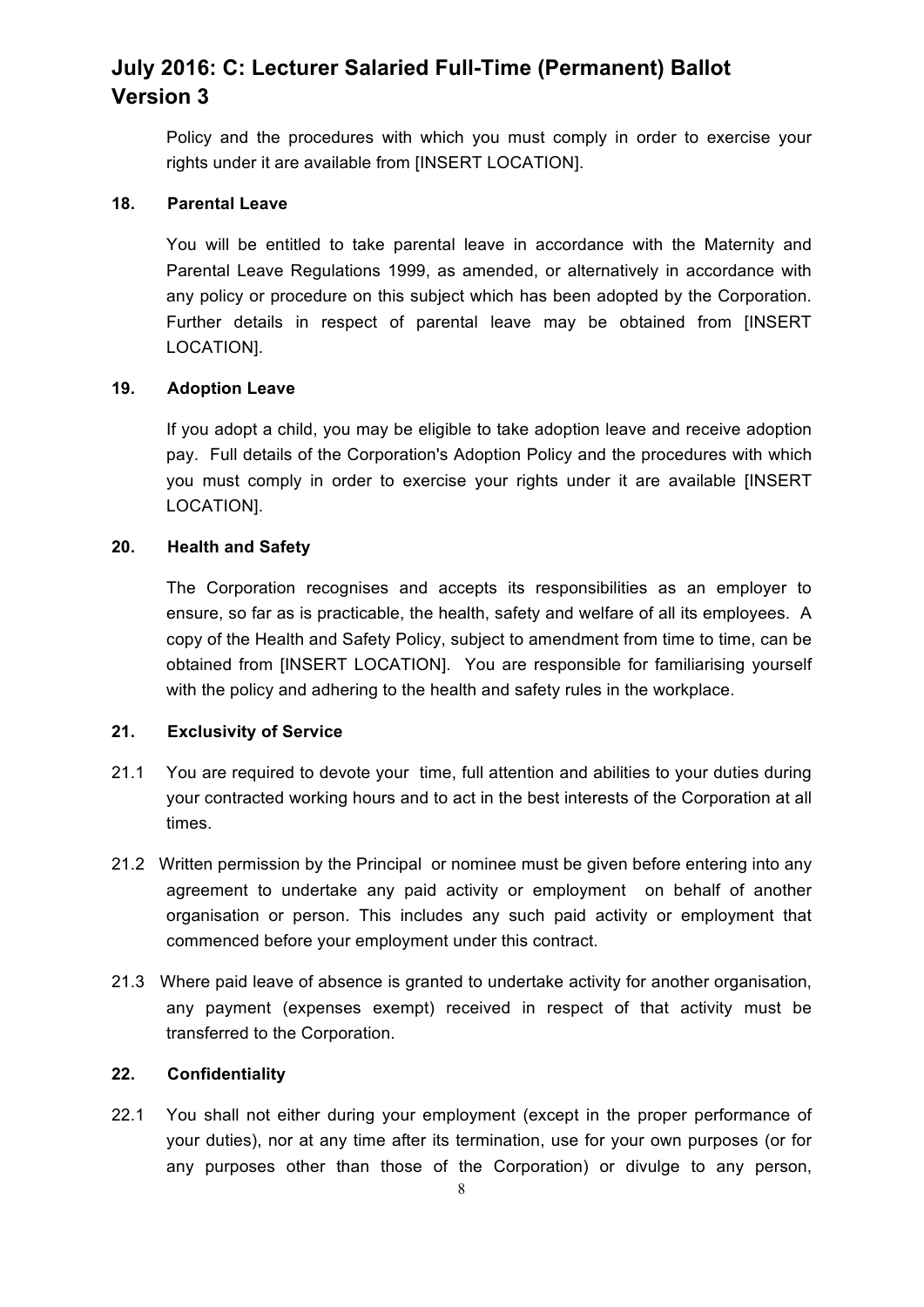corporation, company or other organisation whatsoever any confidential information belonging to the Corporation or to any Subsidiary or relating to its or their affairs or dealings which may come to your knowledge during your employment. This restriction shall cease to apply to any information or knowledge which may come into the public domain after the termination of your employment, other than as a result of unauthorised disclosure by you or by any third party. The Trade Union and Labour Relations (Consolidation) Act 1992 (TULR(C)A 1992) requires employers to disclose information for the purposes of collective bargaining to accredited representatives of recognised trade unions. This restriction shall not apply to any use or disclosure authorised by the Corporation or required by law or in furtherance of a legitimate trade union activity.

- 22.2 Confidential information shall include (but shall not be limited to) the following:
	- (a) Information concerning the services offered or provided by the Corporation or any Subsidiary including the names of any persons, companies or other organisations to whom such services are provided, their requirements and the terms upon which services are provided to them (save that such information shall not be regarded as confidential once it has been published in any prospectus or other document which is available to members of the public).
	- (b) The Corporation's marketing strategies and business plans or those of any Subsidiary and the marketing strategies and business plans of other Corporations or governing bodies involved in collaborative partnerships if appropriate.
	- (c) Any information relating to a proposed reorganisation, expansion or contraction of the Corporation's activities (or those of any Subsidiary) including any such proposal which also involves the activities of any other corporation or organisation.
	- (d) Financial information relating to the Corporation or any Subsidiary (save to the extent that such information is included in published audited accounts).
	- (e) Details of:
		- (i) Employees of the Corporation or any Subsidiary, the remuneration and other benefits paid to them and their experience, skills and aptitudes and/or
		- (ii) Any arrangements for the supply of personnel to the Corporation or any Subsidiary by a third party provider.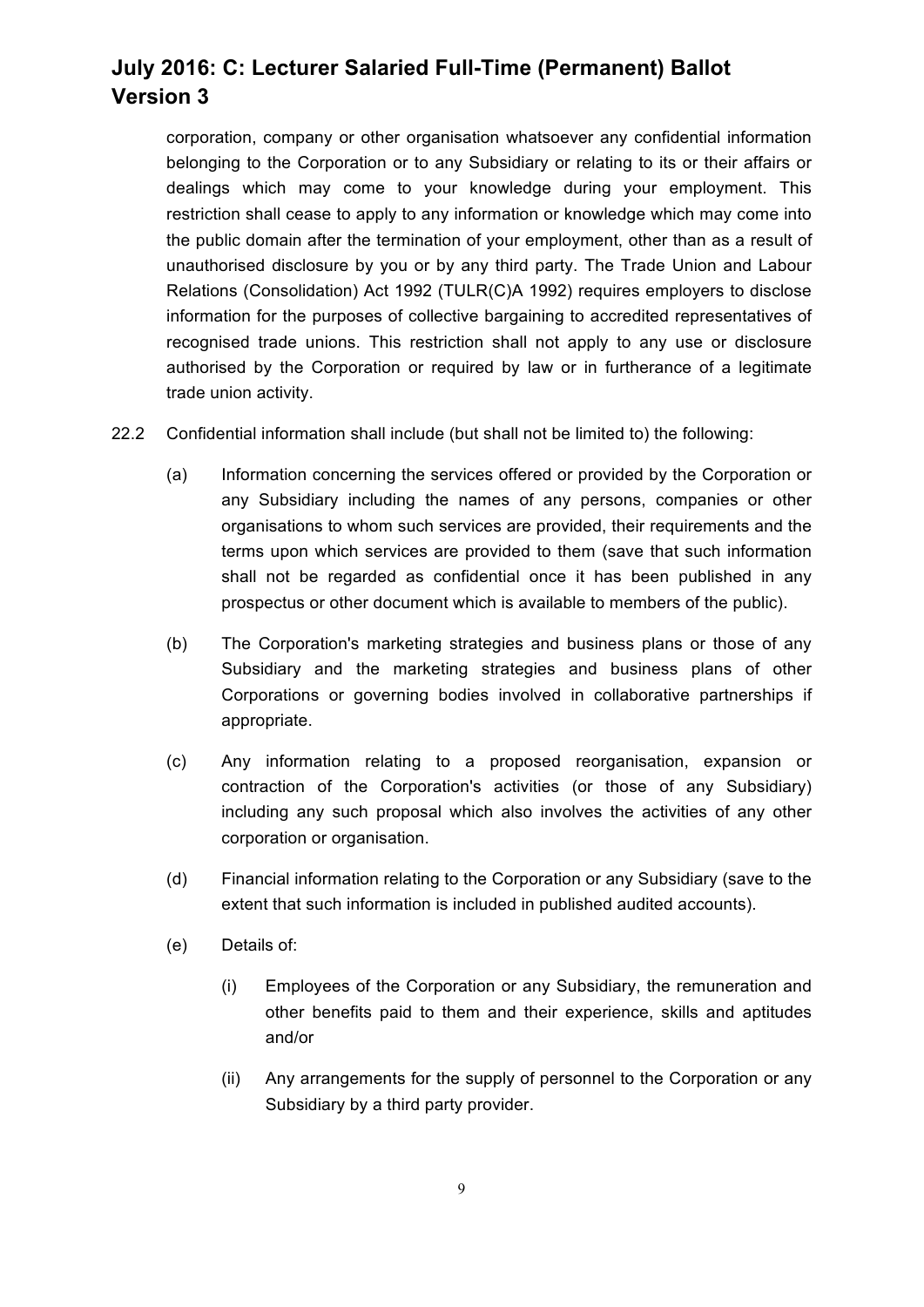- (f) Any information which you have been told is confidential or which you might reasonably expect to be confidential.
- (g) Any information which has been given to the Corporation or any Subsidiary in confidence by students or other persons, companies or organisations.
- 22.3 Notwithstanding the above, the Corporation affirms that professional staff have freedom within the law to question and test received wisdom relating to academic matters, and to put forward new ideas, and controversial or unpopular opinions about academic matters without placing themselves in jeopardy or losing the jobs and privileges they have at the Corporation.
- 22.4 All records, documents and other papers (together with any copies or extracts thereof) made or acquired by you in the course of your employment shall be the property of the Corporation and must be returned to it upon request on the termination of your employment.
- 22.5 Nothing in this contract, and in particular this Clause 22, is intended to prejudice your rights in relation to any protected disclosure under the meaning of Section 43A of the Employment Rights Act 1996, as amended from time to time (Whistleblowing).
- 22.6 Any request received by you under the Freedom of Information Act 2000 will be forwarded to [your Line Manager/HR Department/Information Officer] for consideration. Under no circumstances should you respond to such a request directly.

#### **23. Data Protection**

23.1 You agree to abide by the Corporation's Data Protection Policy available at [INSERT LINK] as amended from time to time and the provisions of the Data Protection Act 1998 when handling personal data in the course of employment including personal data relating to any employee, student, client, supplier or agent of the Corporation or any subsidiary.

#### **24. Copyright**

- 24.1 The copyright in all records, documents and course materials produced or made by you in the course of your employment after your appointment to the College, shall belong to the Corporation.
- 24.2 The copyright of any work or design compiled, edited or otherwise brought into existence by you as a scholarly work for the purposes of furthering your professional career shall belong to you. "Scholarly work" includes items such as books, contributions to books, articles and conference papers, and shall be construed in the light of the common understanding of the phrase in further and higher education.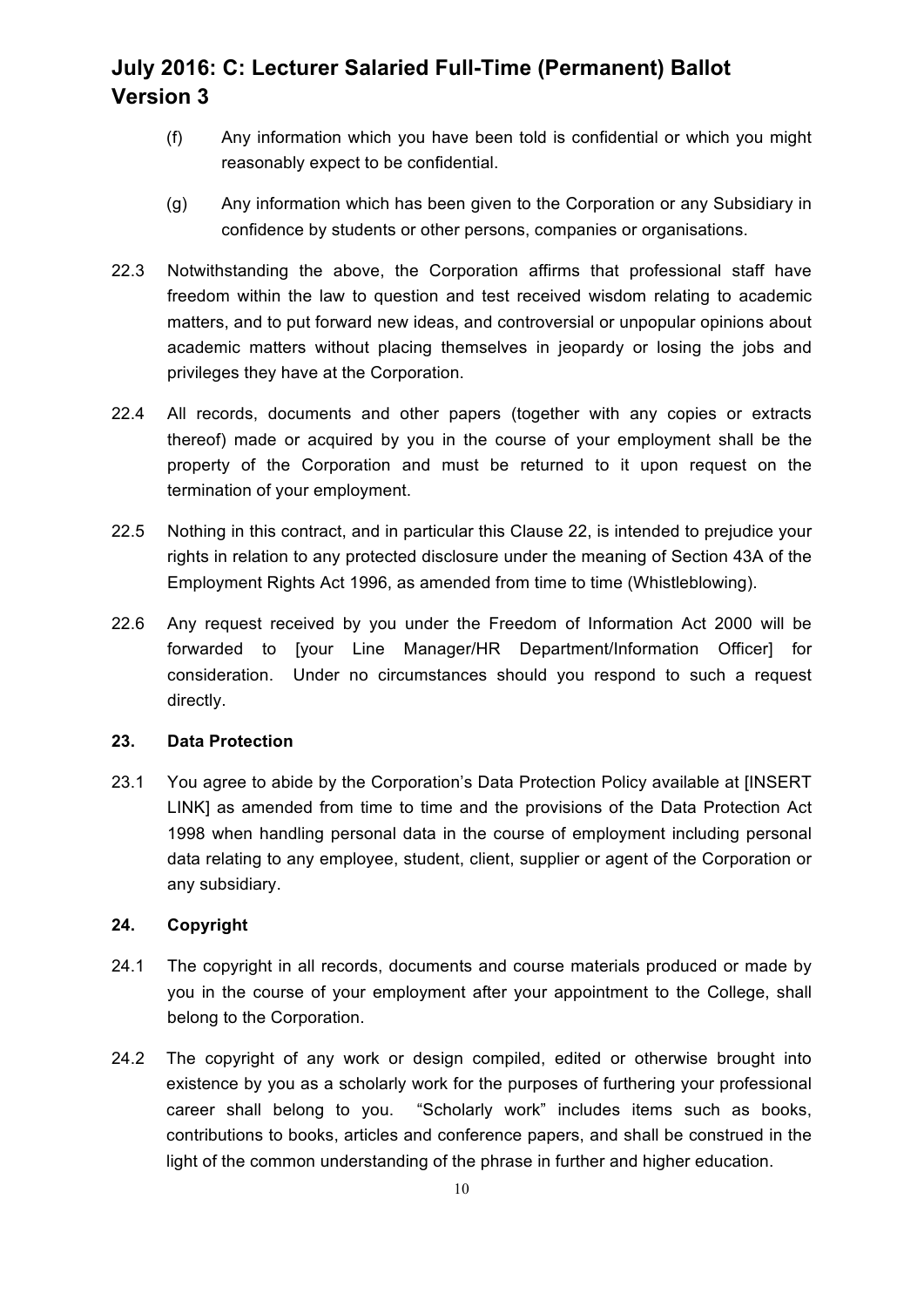#### **25. Grievances**

- 25.1 If you have a grievance relating to your employment, you are entitled to invoke the Corporation's Grievance Procedure which is available from [INSERT LOCATION].
- 25.2 You may from time to time be required to participate in some capacity in an employee grievance.

#### **26. Disciplinary Procedures**

- 26.1 The Corporation expects reasonable standards of performance and conduct from its employees. Details of the Corporation's Procedures can be found at [INSERT LOCATION] together with the Staff Code of Conduct.
- 26.2 You may from time to time be required to participate in some capacity in a disciplinary procedure.

#### **27. Capability Procedures**

The Corporation has procedures in place designed to assist and encourage all employees to achieve and maintain standards of job performance. The aim is to ensure consistent and fair treatment for all and to assist any employee who is considered to be experiencing difficulties in performing satisfactorily the duties required of the post to which s/he was appointed. Details of the Corporation's Procedures can be found at [INSERT LOCATION].

#### **28. Protected Disclosures - Whistleblowing**

If you have concerns regarding activities including but not limited to malpractice, fraud or corruption within the Corporation and /or any of its subsidiaries you should refer to the Corporation's Whistleblowing Policy which can be found at [INSERT LOCATION] to assist you in raising your concerns.

#### **29. Safeguarding Children and Adults**

The Corporation has policy and procedures in place which set out the statutory safeguarding responsibilities of Further Education Colleges, as well as good practice recommendations, in relation to children and adults. All employees are required to adhere to the Corporation's Safeguarding Policy and associated procedures and guidance, which may be varied by the Corporation from time to time. Details can be found at [INSERT LOCATION].

#### **30. Social Networking**

You should be aware that the internet is provided primarily for business use. The Corporation recognises that many employees use the internet, including social media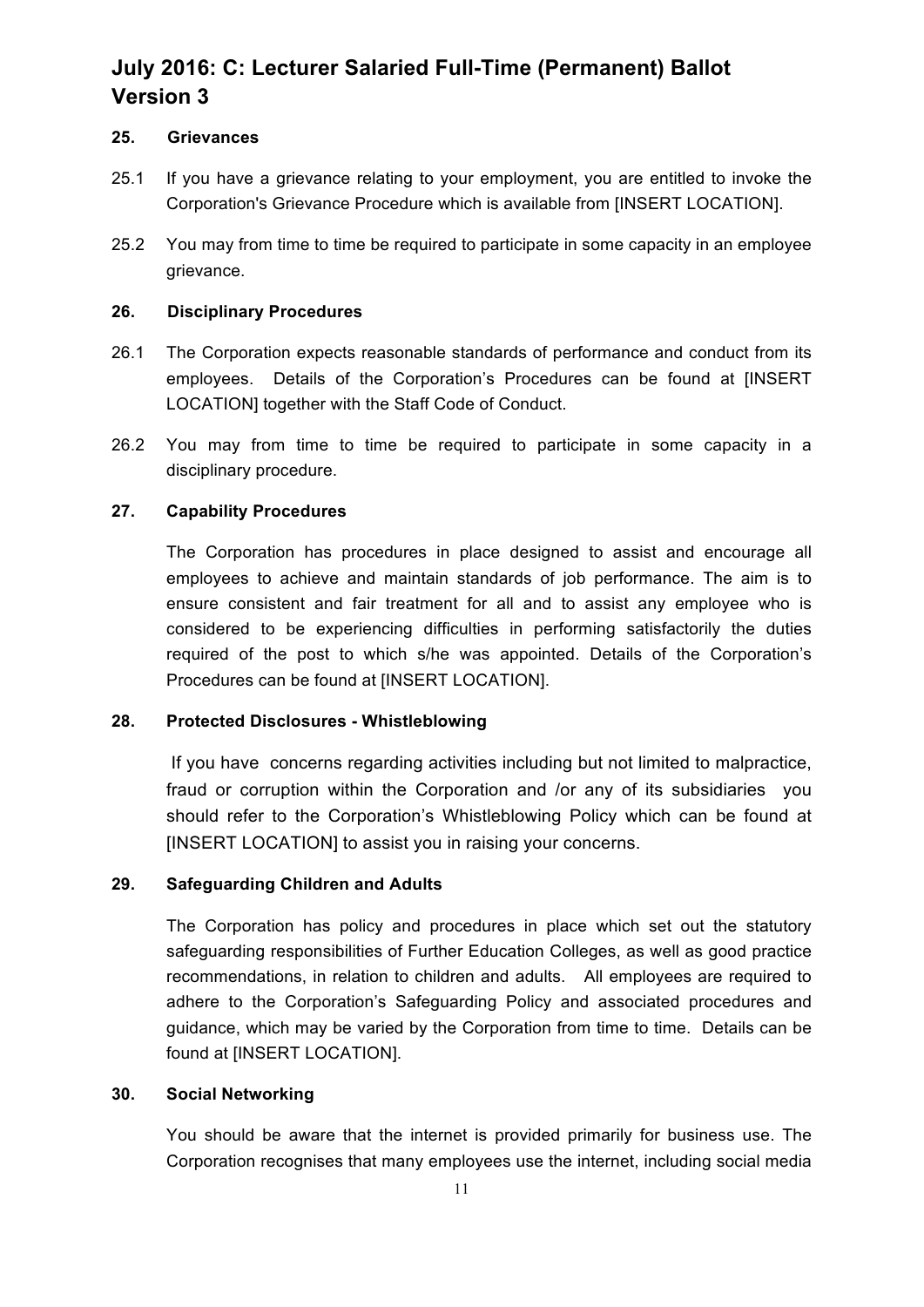for personal and business purposes. You should therefore have due regard to the Corporation's Social Media and/or Email Policy and/or Acceptable Usage Policy when using the internet including social media for personal and business purposes.

#### **31. Monitoring of Telecommunications**

In accordance with the Corporation's policies, the Corporation has the right to monitor any and all aspects of its telephone and computer systems that are made available to you and to monitor, intercept and/or record any communications made by you, including any type of telephone, e-mail or Internet communications, for any purposes authorised under the Telecommunications (Lawful Business Practice) (Interception of Communications) Regulations 2000 and any amending or supplementary legislative or regulatory requirements.

#### **32. Criminal Acts**

In the event that you are under caution, arrested, charged with, and/or convicted of, a criminal act, you will advise the Corporation's Human Resources Department immediately. Failure to do so may result in disciplinary action.

#### **33. Anti-Bribery and Corruption**

- 33.1 Every employee and individual acting on the Corporation's behalf is responsible for maintaining the Corporation's reputation and for conducting their duties honestly and professionally. In accordance with this, you are required to adhere to the Corporation's Anti-Bribery Policy. Details can be found at [INSERT LOCATION].
- 33.2 You agree that you will report any suspicious conduct that may amount to a bribe being offered, promised, given, requested or accepted (either involving you or another employee or person acting for, or on behalf of, the Corporation) immediately to the relevant individuals within the Corporation in accordance with the Anti-Bribery Policy.

#### **34. Trade Union Membership**

- 34.1 You have the right to belong to a trade union of your choice. The following trade union[s] are currently recognised by the Corporation for Staff: [ENTER TU DETAILS AND RELEVANT BARGAINING GROUP].
- 34.2 The Corporation will provide information to the recognised trade unions to allow them to organise within the college. Your details will be provided unless you notify us, in writing that you do not wish your name to be provided.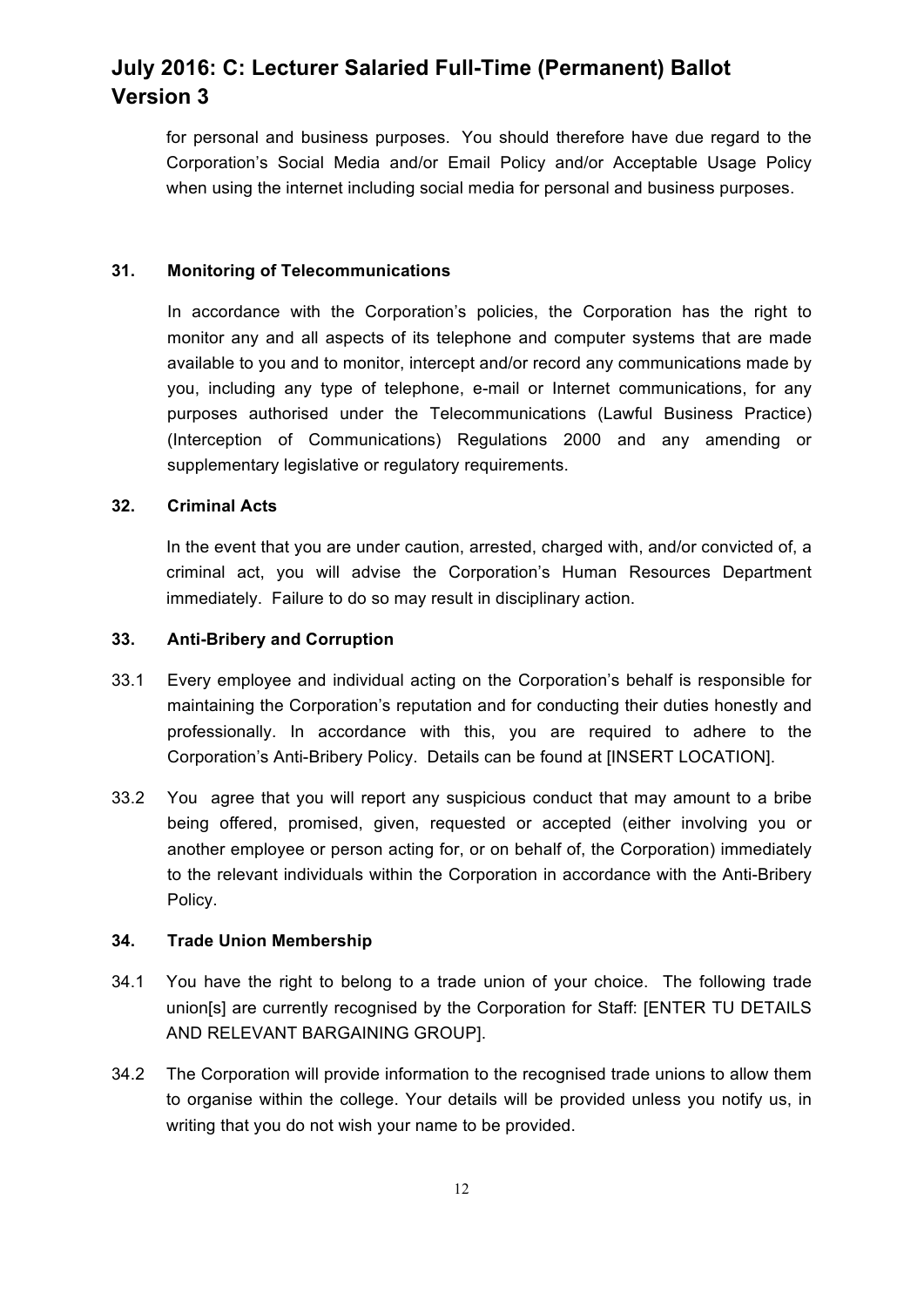#### **35. Termination of Employment**

- 35.1 After the successful completion of any probationary period, the Corporation may terminate your employment by giving you in writing whichever is the greater is of:
	- (a) 2 months' notice
	- (b) one weeks' notice for each year of service, up to a maximum of 12 weeks' notice.
- 35.2 You may terminate your employment at any time by giving the Corporation 2 months' notice in writing
- 35.3 The Corporation may terminate your employment without notice or without compensation in lieu of notice if you are found guilty of gross misconduct.
- 35.4 During any period of notice of termination (whether given by you or the Corporation), the Corporation shall be under no obligation to assign any duties to you and shall be entitled to exclude you from its premises ("garden leave"), although this will not affect your right to receive your normal salary and other contractual benefits. If you are required to take '"garden leave" during the notice period, Clause 21 shall continue to apply.

#### **36. Return of Corporation Property**

- 36.1 Upon the termination of your employment (for whatever reason) you hereby agree to return to the Corporation all [documents, student work, IT equipment, books, office equipment, keys, security passes, credit cards, college car *– delete/amend as appropriate*] and any other property belonging to the Corporation. This includes all documents and information whether stored electronically or as hard copy.
- 36.2 All Corporation property must be returned no later than your last date of employment with the Corporation. You are also required to return to the Corporation any college property that may come into your possession after your employment ends.
- 36.3 It is your responsibility to return Corporation property. With reference to Clause 14 (Deductions), you hereby agree that any failure to return such property will entitle the Corporation to withhold the whole or any part of any wages due to you from the Corporation up to the second hand replacement cost of the non-returned property'. The Corporation reserves the right to issue legal proceedings against you in the event that it is unable to recover, by way of a withholding of salary a sum representing up to the second hand replacement cost of the property which is unreturned.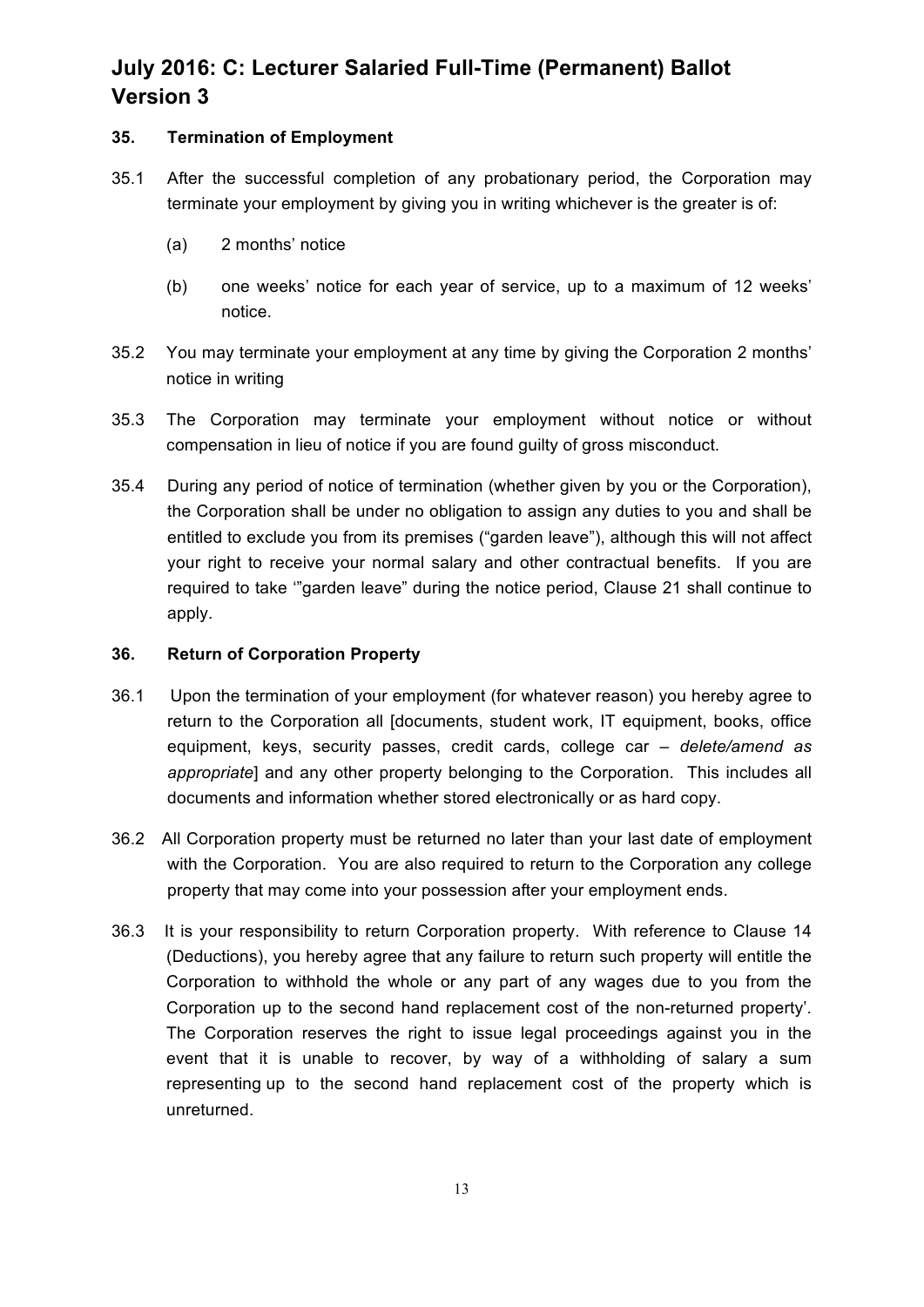#### **37. Collective Agreements**

National collective agreements which are currently in existence (as set out in Appendix 1) are expressly incorporated into this contract. These agreements may be varied from time to time following negotiations with the recognised trade unions through the Wales Negotiations Committee Further Education (WNCFE).

#### **38. Prior and subsequent agreements**

- 38.1 This Contract of Employment and Collective Agreements listed in Appendix 1 are in substitution for any previous letters of appointment or contracts of employment.
- 38.2 Any changes in the terms and conditions of employment applicable to staff appointed by the Corporation on the terms and conditions set out herein, which may be agreed after the date of this Contract between the Corporation and any trade unions recognised by the Corporation in respect of such staff, shall be incorporated automatically into your Contract of Employment.
- 38.3 Any future national collective agreements reached after the date of this contract through the WNCFE will be expressly incorporated into this contract in accordance with the procedures set out in the National Recognition Agreement.

#### **39. Interpretation**

In this contract "Subsidiary" means any company, association, society or other entity directly or indirectly controlled by the College, for which purpose 'control' means either ownership of more than 50% of the voting share capital (or equivalent right of ownership) of such company, association, society or other entity or power to direct its policies and management whether by contract, statute or otherwise.

#### **40. Applicable Law**

English and Welsh law shall apply to this Contract and the parties to this Contract submit to the jurisdiction of the courts of England and Wales.

### **41. Reporting cases of misconduct or professional incompetence**

- 41.1 It is a statutory requirement for the Corporation to refer information to the Disclosure and Barring Service when an employee has been removed from regulated activity because the Corporation believes s/he has engaged in relevant conduct, or posed a risk of harm to children or vulnerable adults, or when an employee leaves their post in circumstances where they would or might otherwise have been removed because they harmed, or posed a risk of harm to a child or vulnerable adult.
- 41.2 In accordance with the Education (Supply of Information) (Wales) Regulations 2009 the Corporation will report to the General Teaching Council for Wales (or any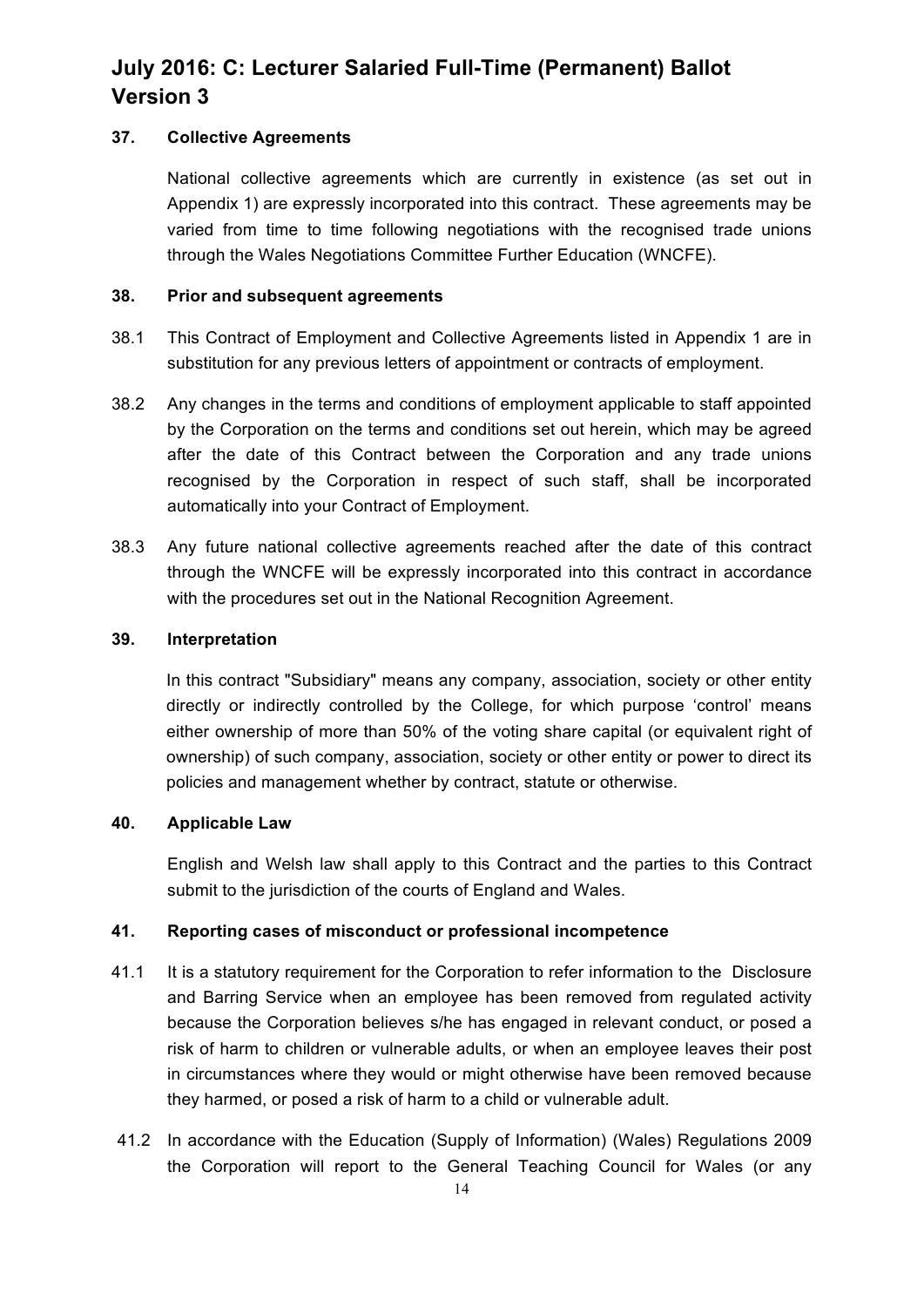successor body formed to monitor professional standards within the FE Sector), cases of misconduct, professional incompetence or conviction of a relevant offence of a registered teacher or member of staff, which results in the Corporation ceasing to engage the services of that person.

#### **42. Education Workforce Council (EWC)**

You are required to be registered by the EWC. You are therefore subject to the rules and regulations of this body.

#### **43. Post Termination Restrictions**

Either :

There are no Post Termination Restrictions for this post.

OR

The Post Termination Restrictions are set out in Appendix 2.

#### **Declaration**

I hereby confirm my agreement to the terms and conditions set out above.

Signed : ............................................................. Date ………………………..

(Name of Employee)

Signed : ...........................................................… Date …………………………..

(For and on behalf of the Corporation)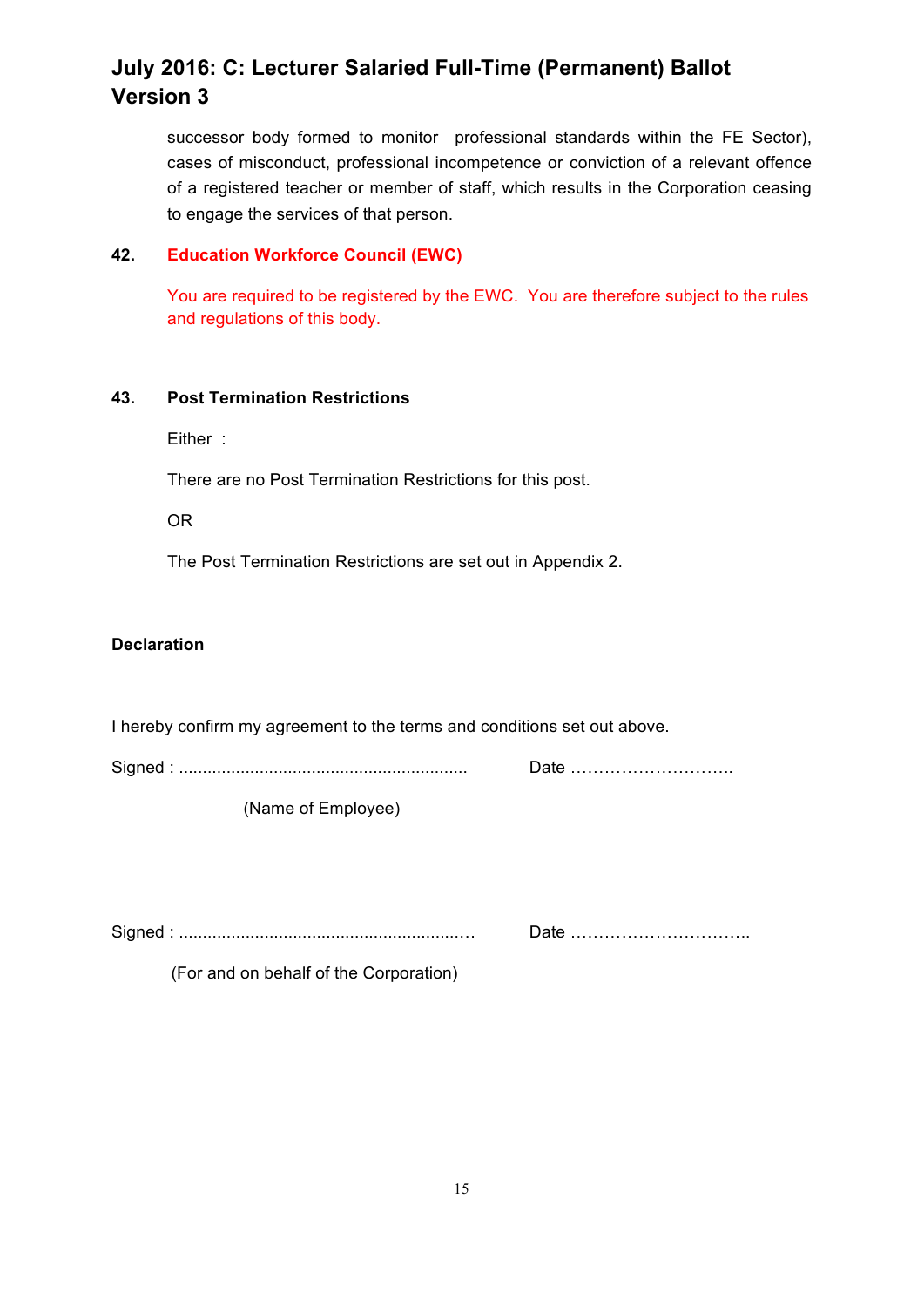### **Appendix 1 – Collective Agreements**

- 1. Pay Wales Agreement Year 3 (2005/6) (Threshold Progression)
- 2. National Agreement on Lecturer's Workload Allocation for Further Education Colleges in Wales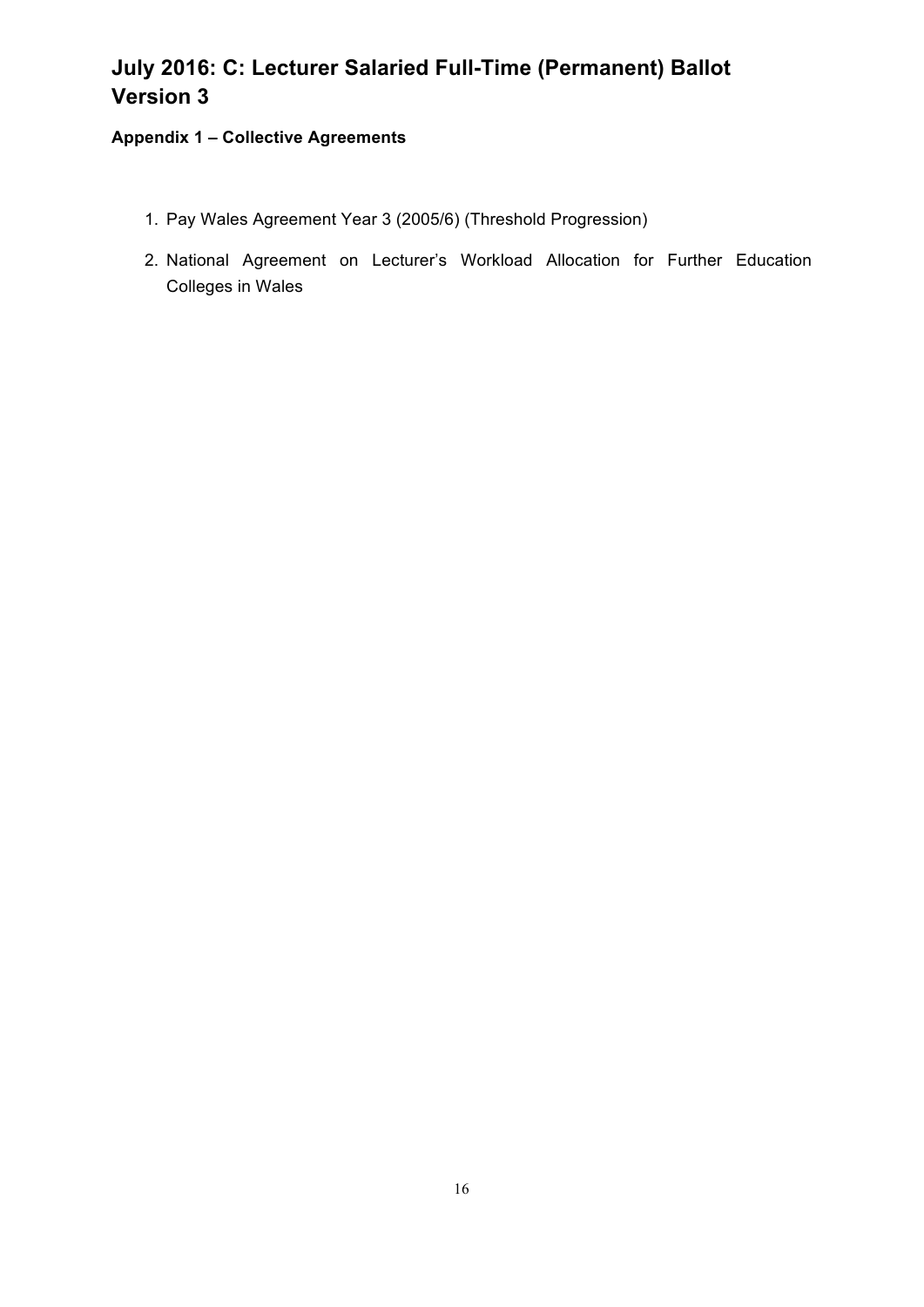### **Appendix 2**

#### **1 Post-termination Restrictions**

- 1.1 For the purposes of Clause 1.2 below, the following words shall have the following meanings:
	- (a) "Client" shall mean any person, corporation, company or other organisation to whom or which the Corporation supplied services during the twelve months preceding the Termination Date and with whom or which, during such period, you had personal dealings in the course of your employment but shall exclude any such person who was enrolled as a student on a publicly funded course with the Corporation and any such organisation which distributes public funds for education and training purposes;
	- (b) "Restricted Services" shall mean any services which are the same as or similar to any services supplied by the Corporation with which your duties were concerned or for which you were responsible during the twelve months immediately preceding the Termination Date;
	- (c) "Termination Date" shall mean the date of termination of your employment.
- 1.2 You hereby undertake that you will not during a period of twelve months immediately following the Termination Date without the prior written consent of the Corporation whether by yourself, through your employees or agents or otherwise howsoever and whether on your own behalf or on behalf of any other person, corporation, company or other organisation, directly or indirectly:
	- (a) solicit business from or canvass any Client if such solicitation or canvassing is in respect of Restricted Services;
	- (b) supply Restricted Services to any Client;
	- (c) solicit or induce or endeavour to solicit or induce any person who is on the Termination Date employed by the Corporation in a managerial capacity or as a member of its academic staff to cease working for or providing services to the Corporation, whether or not any such person would thereby commit a breach of contract;
	- (d) employ or otherwise engage in the supply of Restricted Services to any Client any person who is on the Termination Date, or was during the twelve months preceding the Termination Date, employed by the Corporation in a managerial capacity or as a member of its academic staff.